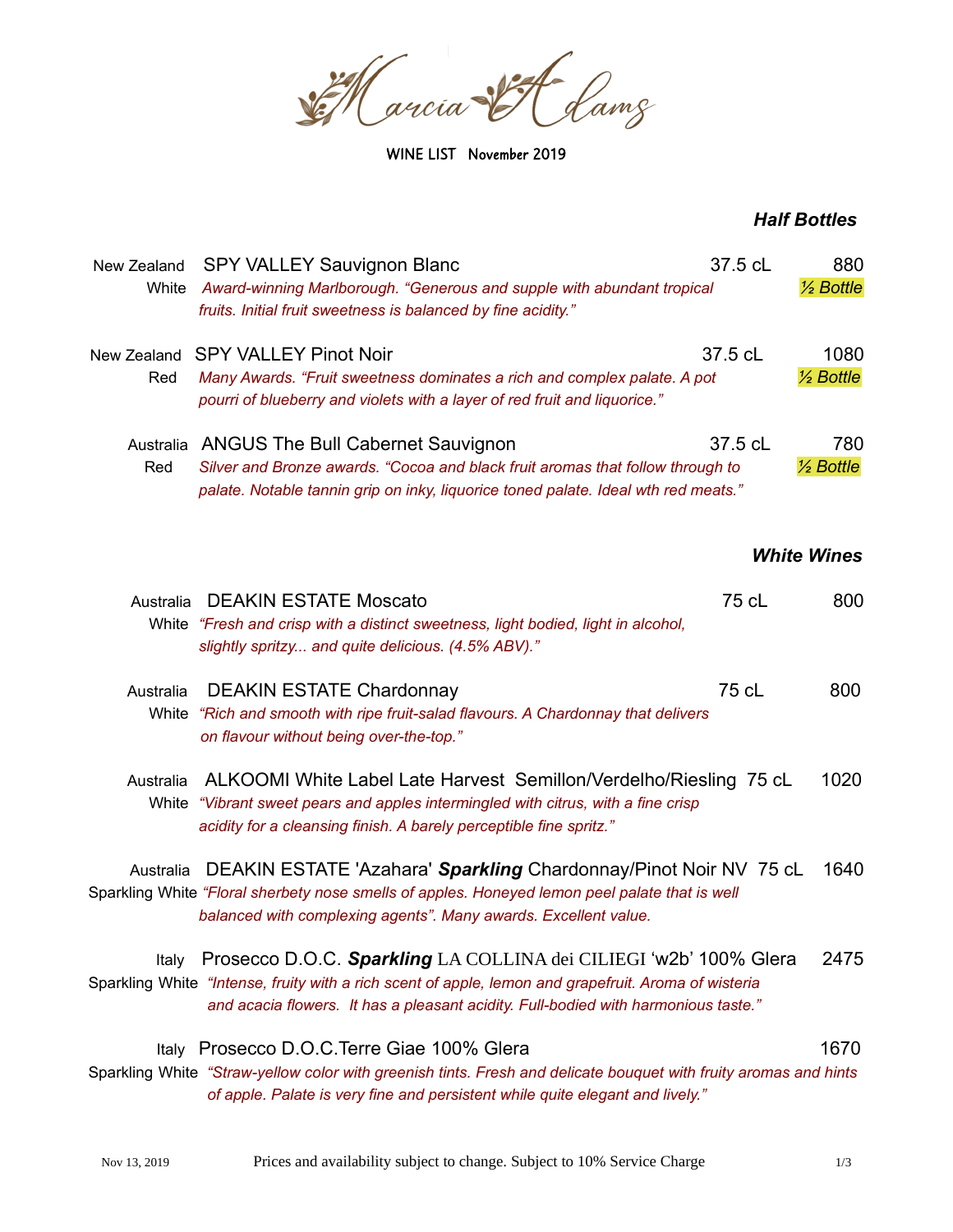| Italy<br>White        | <b>TRAMIN Pinot Grigio</b><br>"Hints of apple, pear and lime are backed by excellent crushed-rock minerality.<br>Its flavor is delicate and pleasantly soft with lasting notes of nuts and honey." | 75 cL | 1640             |
|-----------------------|----------------------------------------------------------------------------------------------------------------------------------------------------------------------------------------------------|-------|------------------|
| New Zealand<br>White  | <b>SPY VALLEY Riesling</b><br>'Best in Class' awardfrom IWSC. "Pure flavours on the palate balanced by fruit<br>sweetness. Some apricot and honey from a small botrytis component."                | 75 cL | 1620             |
| New Zealand<br>White  | <b>SPY VALLEY SATELLITE Sauvignon Blanc</b><br>"Fresh, sweet fruit and crisp acid give balance an elegant structure with a crisp finish."                                                          | 75 cL | 1140             |
| New Zealand<br>White  | <b>ASTROLABE 'Province' Sauvignon Blanc</b><br>"Intense herbaceous aromas, tropical fruit, gooseberry & lime. Punchy, crisp."                                                                      | 75 cL | 1660             |
| South Africa<br>White | <b>RUSTENBERG Stellenbosch Chardonnay</b><br>"Exceptionally fine and well-balanced with distinctive ripe tropical-fruit bouquet.                                                                   | 75 cL | 1880             |
|                       | Creamy new-oak component from ageing in Burgundy barrels."                                                                                                                                         |       | <b>Red Wines</b> |
| Argentina<br>Red      | ANDELUNA '1300' Malbec<br>This Mendoza wine is made by Michel Rolland. "Spicy, ripe, and redolent of black<br>cherries. On the palate it is intense, full-bodied and well balanced."               | 75 cL | 1440             |
| Australia<br>Red      | <b>GEOFF MERRILL 'Pimpala Road' Shiraz</b><br>"Well balanced rich and spicy red with intense berry fruit and<br>hints of dark chocolate and spice."                                                | 75 cL | 1100             |
| Australia<br>Red      | <b>DEAKIN ESTATE Merlot</b><br>"Soft, supple, and bursting with fine fruit flavours." Outstanding Value.                                                                                           | 75 cL | 800              |
| Italy<br>Red          | <b>ORMANNI CHIANTI CLASSICO Sangiovese / Canaiolo</b><br>Ruby red, intense and fruity on the nose. Extremely soft tannins                                                                          | 75 cL | 1770             |
| Italy<br>Red          | <b>MORGANTE Nero d'Avola</b><br>From western Sicily. Intense ruby-red in color with "abundant ripe fruit<br>and exotic spice flavors, balanced by pleasant acidity and silky tannins."             | 75 cL | 1560             |
| New Zealand<br>Red    | <b>SPY VALLEY Pinot Noir</b><br>Many Awards. "Fruit sweetness dominates a rich and complex palate. A pot<br>pourri of blueberry and violets with a layer of red fruit and liquorice."              | 75 cL | 1920             |
| New Zealand<br>Red    | TRINITY HILL HAWKES BAY 'TRINITY' / Cabernet Sauvignon /<br>Cabernet Franc / Merlot / Syrah<br>Top 10, NZ reds. Blend of 4 grape varieties. "Serious yet eminently drinkable."                     | 75 cL | 1540             |